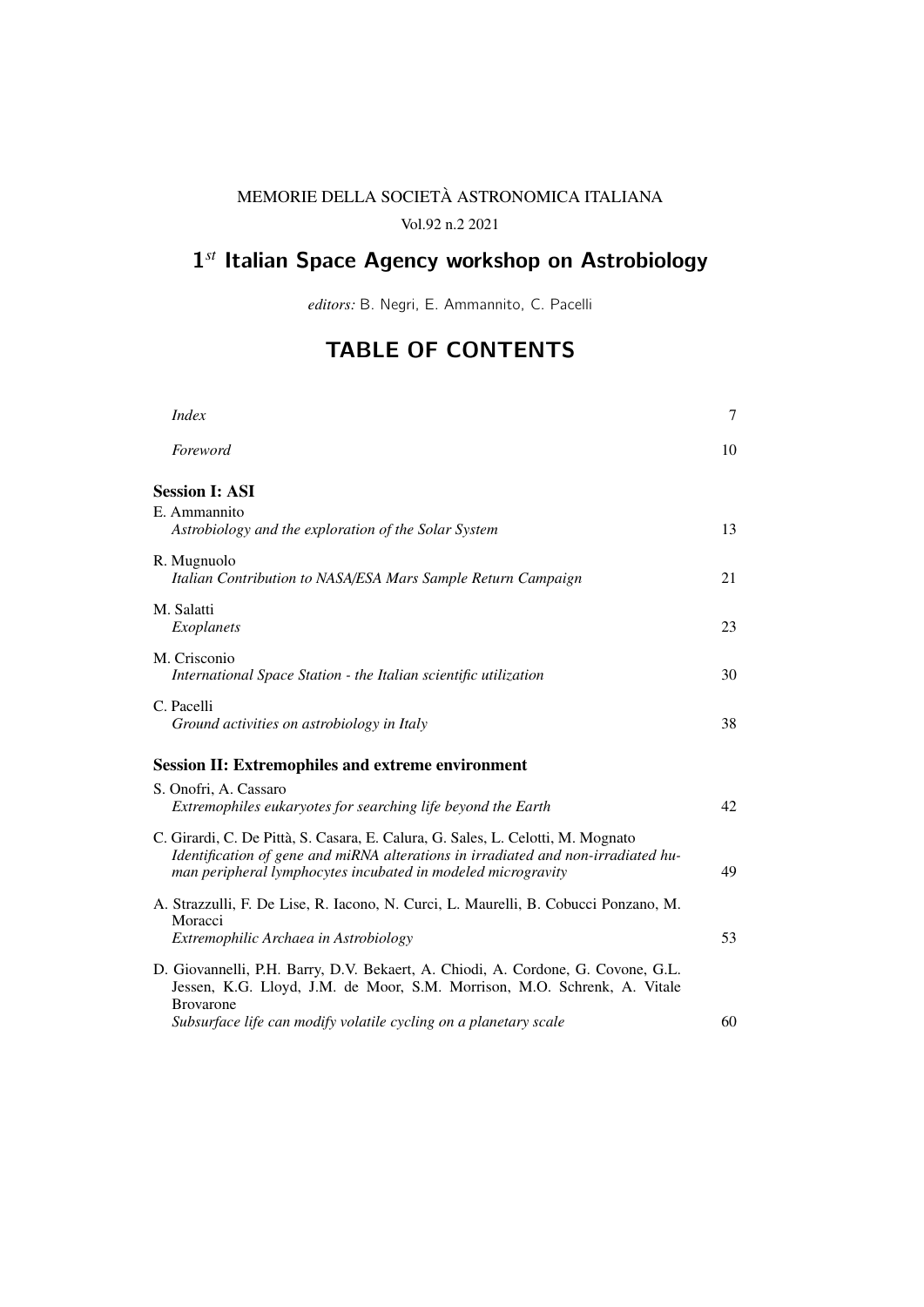| A. Cirigliano, F. Mura, A. Quagliarello, R. Negri, T. Rinaldi<br>Calcium carbonate of microbial origin in the Etruscan tombs of Tarquinia                                                                                                                                        | 64  |
|----------------------------------------------------------------------------------------------------------------------------------------------------------------------------------------------------------------------------------------------------------------------------------|-----|
| <b>Session III: Prebiotic chemistry</b>                                                                                                                                                                                                                                          |     |
| E. Di Mauro<br>Prebiotic chemistry                                                                                                                                                                                                                                               | 67  |
| L. Dore<br>Interstellar Detection of Vibrationally Excited Transitions of Organic Molecules                                                                                                                                                                                      | 70  |
| N. Balucani, D. Skouteris<br>Interstellar Detection of Vibrationally Excited Transitions of Organic Molecules                                                                                                                                                                    | 74  |
| C. Puzzarini, V. Barone<br>Interstellar Detection of Vibrationally Excited Transitions of Organic Molecules                                                                                                                                                                      | 78  |
| G. Costanzo, A. Cirigliano, E. Di Mauro<br>Interstellar Detection of Vibrationally Excited Transitions of Organic Molecules                                                                                                                                                      | 82  |
| V. Laporta, S. Longo, G. Micca Longo<br>Computational Astrobiology in Bari University and ISTP-CNR                                                                                                                                                                               | 86  |
| <b>Session IV: Experiments in LEO</b>                                                                                                                                                                                                                                            |     |
| D. Billi, R. Saladino<br>Advances in Low Earth Orbit Experiments                                                                                                                                                                                                                 | 91  |
| C. Faraglione, C. Mosca, A. Napoli, B. G. Fernandez, D. Billi<br>Unravelling the molecular basis of an anhydrobiotic cyanobacterium revival after<br>exposure to extreme dryness, Mars-like UV flux and space vacuum: Implications<br>for future missions beyond low Earth orbit | 94  |
| R. Santomartino, C.S. Cockell and the BioRock Team<br>Microbe-mineral interaction and biomining on the International Space Station: the<br><b>BioRock</b> experiment                                                                                                             | 99  |
| A. Cassaro, C. Pacelli, L. Aureli, P. Leo, I. Catanzaro, J-P. P. de Vera, S. Onofri<br>A multi-step astrobiological approach for supporting life-detection                                                                                                                       | 103 |
| <b>Session V: Astrobiology beyond the Solar System</b>                                                                                                                                                                                                                           |     |
| G. Vladilo<br>Astrobiology beyond the Solar System                                                                                                                                                                                                                               | 107 |
| S. L. Ivanovsky, L. Biasotti, E. Bisesi, M. Maris, G. Murante, L. Silva, M. Fulle, S.<br>Monai, P.M. Simonetti, G. Vladilo<br>Steps towards atmospheric and MHD modelling of habitable exoplanets                                                                                | 115 |
| N. La Rocca, R. Claudi, M. Battistuzzi, L. Cocola, C. Pozzer, D. Simionato, A.<br>Segalla, T. Morosinotto, L. Poletto<br>Studying photosynthesis under simulated M-dwarf star light                                                                                              | 120 |

8